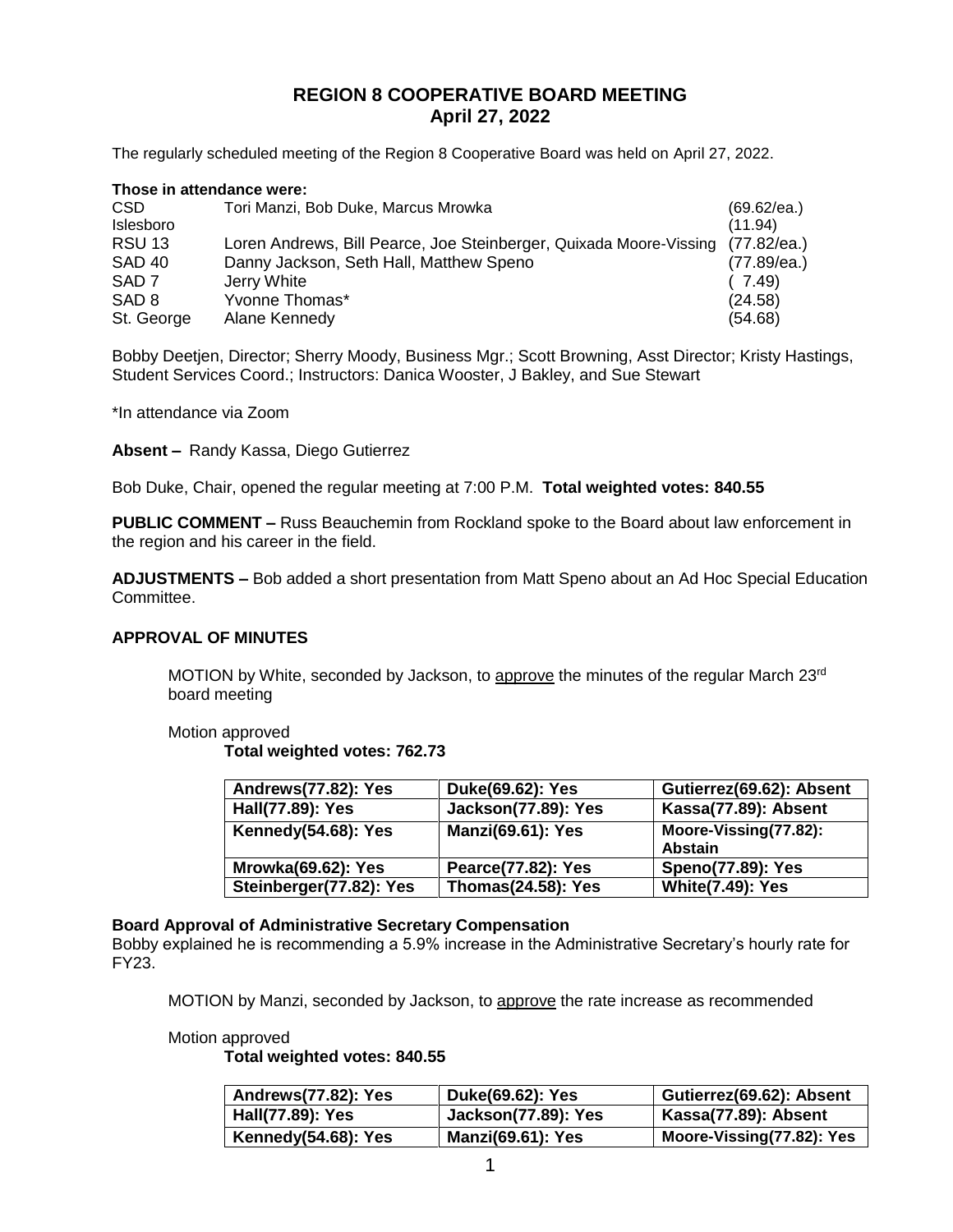| Mrowka(69.62): Yes       | Pearce(77.82): Yes        | Speno(77.89): Yes       |
|--------------------------|---------------------------|-------------------------|
| Steinberger(77.82): Yes! | <b>Thomas(24.58): Yes</b> | <b>White(7.49): Yes</b> |

### **Board Approval of Teacher Continuing and Probationary Contracts**

MOTION by Jackson, seconded by White, to approve the teacher continuing and probationary contracts as presented

Motion approved

**Total weighted votes: 840.55**

| Andrews(77.82): Yes       | Duke(69.62): Yes           | Gutierrez(69.62): Absent  |
|---------------------------|----------------------------|---------------------------|
| Hall(77.89): Yes          | <b>Jackson(77.89): Yes</b> | Kassa(77.89): Absent      |
| Kennedy(54.68): Yes       | <b>Manzi(69.61): Yes</b>   | Moore-Vissing(77.82): Yes |
| <b>Mrowka(69.62): Yes</b> | Pearce(77.82): Yes         | <b>Speno(77.89): Yes</b>  |
| Steinberger(77.82): Yes   | <b>Thomas(24.58): Yes</b>  | <b>White(7.49): Yes</b>   |

### **Board Approval of SkillsUSA Trip**

MOTION by Jackson, seconded by Manzi, to approve the SkillsUSA Trip to Atlanta, GA

### Motion approved

**Total weighted votes: 840.55**

| Andrews(77.82): Yes       | Duke(69.62): Yes           | Gutierrez(69.62): Absent  |
|---------------------------|----------------------------|---------------------------|
| Hall(77.89): Yes          | <b>Jackson(77.89): Yes</b> | Kassa(77.89): Absent      |
| Kennedy(54.68): Yes       | <b>Manzi(69.61): Yes</b>   | Moore-Vissing(77.82): Yes |
| <b>Mrowka(69.62): Yes</b> | Pearce(77.82): Yes         | Speno(77.89): Yes         |
| Steinberger(77.82): Yes   | <b>Thomas(24.58): Yes</b>  | <b>White(7.49): Yes</b>   |

#### **Board Discussion of Field Trip Approval**

Bobby advised that Joe had asked this item be placed on the board agenda for this meeting. Joe felt that the board did not need to approve field trips as our policy outlines and that administration can make these decisions. Bobby felt the 30-day timeline for in-state field trips can often be constraining when trips come up unexpectedly. He felt that a two-week timeline was more reasonable.

MOTION by Steinberger, seconded by Hall, to move the policy to the Policy Committee for review

#### Motion approved

**Total weighted votes: 684.84**

| Andrews(77.82): Yes       | Duke(69.62): Yes          | Gutierrez(69.62): Absent  |
|---------------------------|---------------------------|---------------------------|
| Hall(77.89): Yes          | Jackson(77.89): No        | Kassa(77.89): Absent      |
| Kennedy(54.68): Yes       | <b>Manzi(69.61): Yes</b>  | Moore-Vissing(77.82): Yes |
| <b>Mrowka(69.62): Yes</b> | Pearce(77.82): No         | <b>Speno(77.89): Yes</b>  |
| Steinberger(77.82): Yes   | <b>Thomas(24.58): Yes</b> | <b>White(7.49): Yes</b>   |

# **Special Education Ad Hoc Committee**

Matt spoke to the Board about presenting a mission and vision for a Special Ed Ad Hoc committee that could include input from our sending schools and their Special Education staff.

### **COMMITTEE REPORTS**

#### **FINANCE**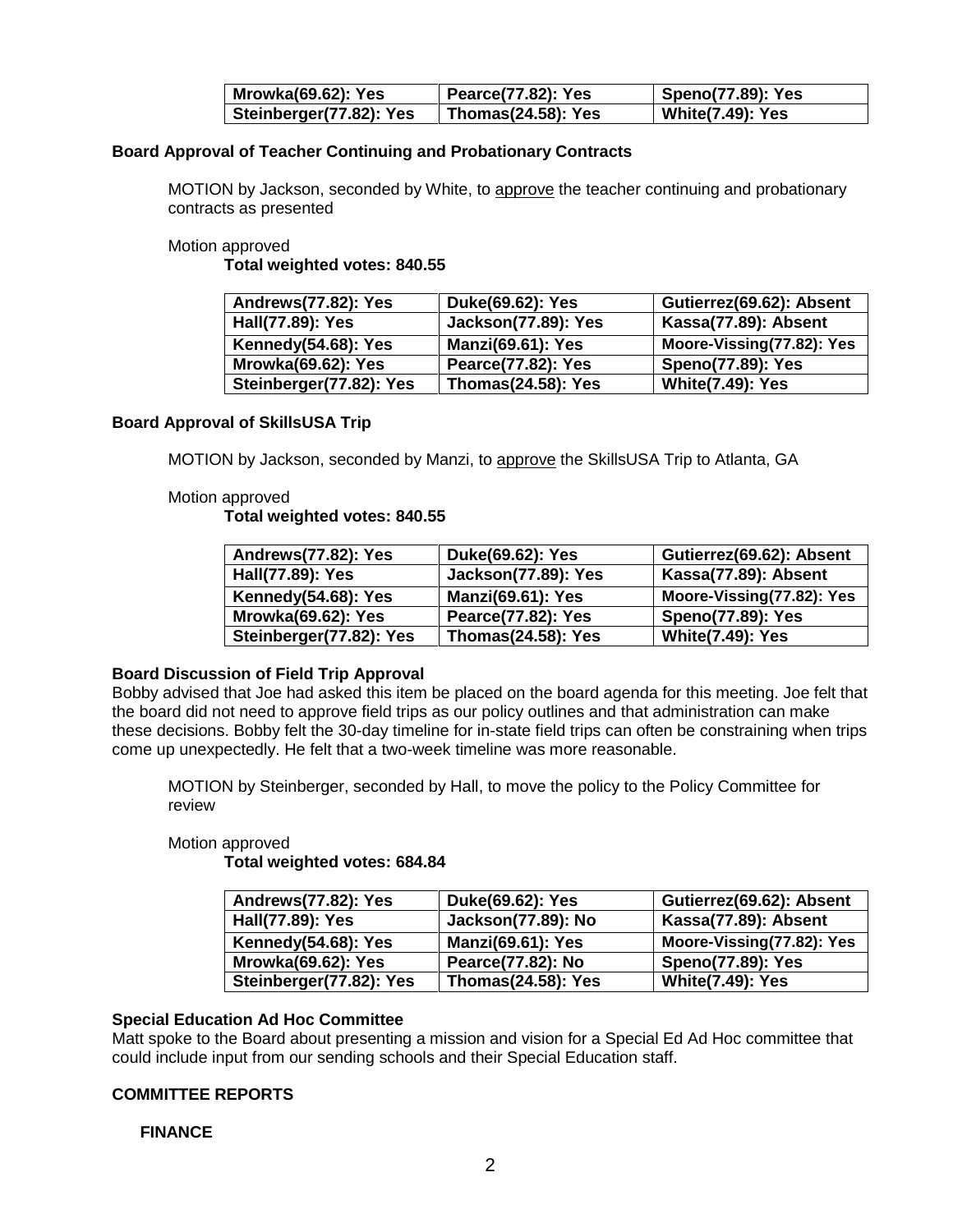### **Warrants and Budget**

Matt reported the committee met and reviewed the warrants for March and April and the March 31<sup>st</sup> financial report. Food Services may need extra funds to balance by year end. Matt discussed making a recommendation to the full board for transferring funds from undesignated to the debt reserve.

MOTION by Speno, seconded by Jackson, to accept and approve the warrants for March and April and the budget report for March.

### Motion approved

**Total weighted votes: 840.55**

| Andrews(77.82): Yes       | Duke(69.62): Yes           | Gutierrez(69.62): Absent  |
|---------------------------|----------------------------|---------------------------|
| Hall(77.89): Yes          | <b>Jackson(77.89): Yes</b> | Kassa(77.89): Absent      |
| Kennedy(54.68): Yes       | <b>Manzi(69.61): Yes</b>   | Moore-Vissing(77.82): Yes |
| <b>Mrowka(69.62): Yes</b> | Pearce(77.82): Yes         | <b>Speno(77.89): Yes</b>  |
| Steinberger(77.82): Yes   | <b>Thomas(24.58): Yes</b>  | <b>White(7.49): Yes</b>   |

# **CURRICULUM COMMITTEE**

Seth reported the committee met with their guest presenter, Dave Socoby, and had a great conversation about Region 2's law enforcement program. Bobby advised there needs to be a board conversation about the logistics of having a program located in our building as we have little space versus having a satellite program. We would have to go through the survey process to see if there is student interest in the region. After that process, an application would need to go to the Department of Education for a new program. Bob felt there is a significant need in the community for this program. Seth will continue the conversation at the next Curriculum Committee meeting. Loren asked about the basics of starting a program including space, cost and personnel needs.

# **POLICY COMMITTEE**

Bill outlined the process for modifying the Cooperative Agreement.

MOTION by Pearce, seconded by Speno, to approve first reading of Policy DFA – Revenues from Investments (Revised)

Danny asked about the Finance Committee's opinion. Matt stated the committee agreed with the changes.

### Motion approved

**Total weighted votes: 840.55**

| Andrews(77.82): Yes       | Duke(69.62): Yes           | Gutierrez(69.62): Absent  |
|---------------------------|----------------------------|---------------------------|
| Hall(77.89): Yes          | <b>Jackson(77.89): Yes</b> | Kassa(77.89): Absent      |
| Kennedy(54.68): Yes       | <b>Manzi(69.61): Yes</b>   | Moore-Vissing(77.82): Yes |
| <b>Mrowka(69.62): Yes</b> | Pearce(77.82): Yes         | <b>Speno(77.89): Yes</b>  |
| Steinberger(77.82): Yes   | <b>Thomas(24.58): Yes</b>  | <b>White(7.49): Yes</b>   |

### **PERSONNEL COMMITTEE**

Tori advised there are several job descriptions for board approval. Danny made several suggested minor changes to the job descriptions.

MOTION by Manzi, seconded by Jackson, to approve the job descriptions with minor changes

Motion approved

**Total weighted votes: 840.55**